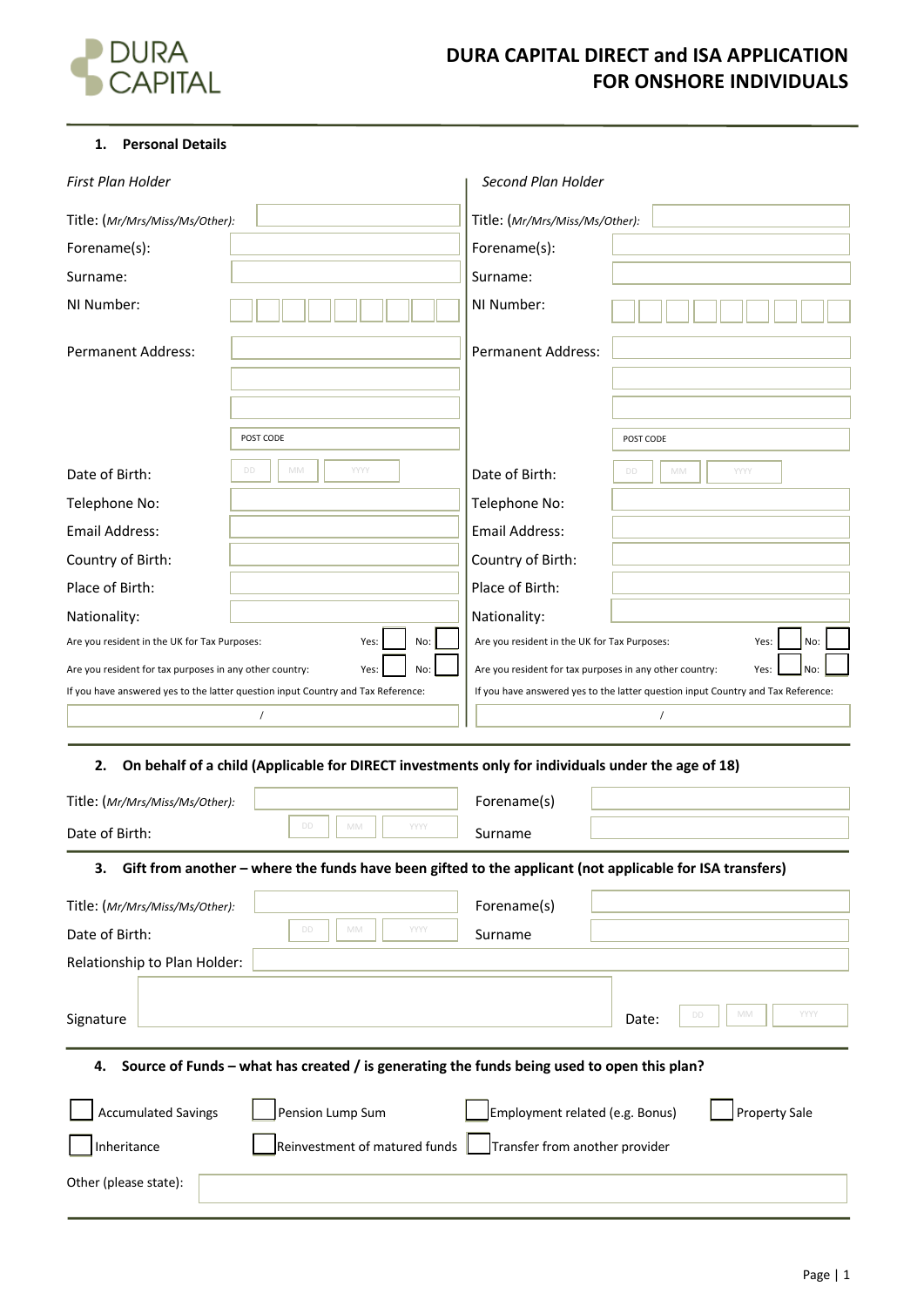

## **5. Payment Details**

All redemptions will be transmitted to the following bank/building society account. Payments can only be made into an account with a bank of building society within the UK Clearing system.

| Bank / Building Society Name: |                                           |
|-------------------------------|-------------------------------------------|
| Account Holder Name:          |                                           |
|                               | Account Number:<br>Sort Code:             |
|                               | Building Society Reference or Roll Number |

## **6. Investment Details, Amounts (must be in whole pounds) and Fee Arrangements**

| Plan name:                                                                                           |   |    |   |                                                    |     |    |   |
|------------------------------------------------------------------------------------------------------|---|----|---|----------------------------------------------------|-----|----|---|
| First Plan Holder                                                                                    |   |    |   | Second Plan Holder (Direct Investments only)       |     |    |   |
| <b>Direct Amount</b>                                                                                 | £ |    |   | <b>Direct Amount</b>                               | £   |    |   |
| <b>ISA Amount</b><br>(Max E20,000.00)                                                                | £ |    |   | <b>ISA Amount</b><br>(Max E20,000.00)              | N/A |    |   |
| <b>ISA Transfer Amount*</b><br>(Complete appendix)                                                   | £ |    |   | <b>ISA Transfer Amount*</b><br>(Complete appendix) | N/A |    |   |
| Total to be Invested<br>$(Min \pounds3,000.00)$                                                      | £ |    |   | Total to be Invested<br>$(Min \pounds3,000.00)$    | £   |    |   |
| Pay this amount to<br>my Financial Adviser                                                           | £ | or | % | Pay this amount to my<br><b>Financial Adviser</b>  | f   | or | % |
| OR.                                                                                                  |   |    |   | <b>OR</b>                                          |     |    |   |
| Fees settled directly with my financial adviser:<br>Fees settled directly with my financial adviser: |   |    |   |                                                    |     |    |   |

*\*Approximate value of all ISAs being transferred. Total amount is subject to change as the ISA transfer amount is approximate.* 

Total amount to be paid to Dura Capital Limited: *This must be the sum of the Total(s) to be Invested + the amount(s) to be paid to your financial adviser (where applicable).*

## **7. Payment Details**

Please submit the 'Total Investment Amount' (above) to Dura Capital Limited by bank transfer to the details below:

| <b>Bank Name:</b>                     | <b>HSBC Bank</b>                                         |  |
|---------------------------------------|----------------------------------------------------------|--|
| <b>Account Name:</b>                  | Dura Capital Client Money Holding Account                |  |
| Sort Code:                            | $40 - 02 - 50$                                           |  |
| <b>Account Number:</b>                | 71426273                                                 |  |
| IBAN:                                 | GB85MIDL40025071426273                                   |  |
| <b>Payment Reference (MANDATORY):</b> | Please use your National Insurance Number (NINO)         |  |
|                                       | (for Joint plans, please input 'First Plan Holder' NINO) |  |

If paying by cheque please make payable to **Dura Capital Limited** (please note cheque applications should be received **5 working days before the offer closing date**).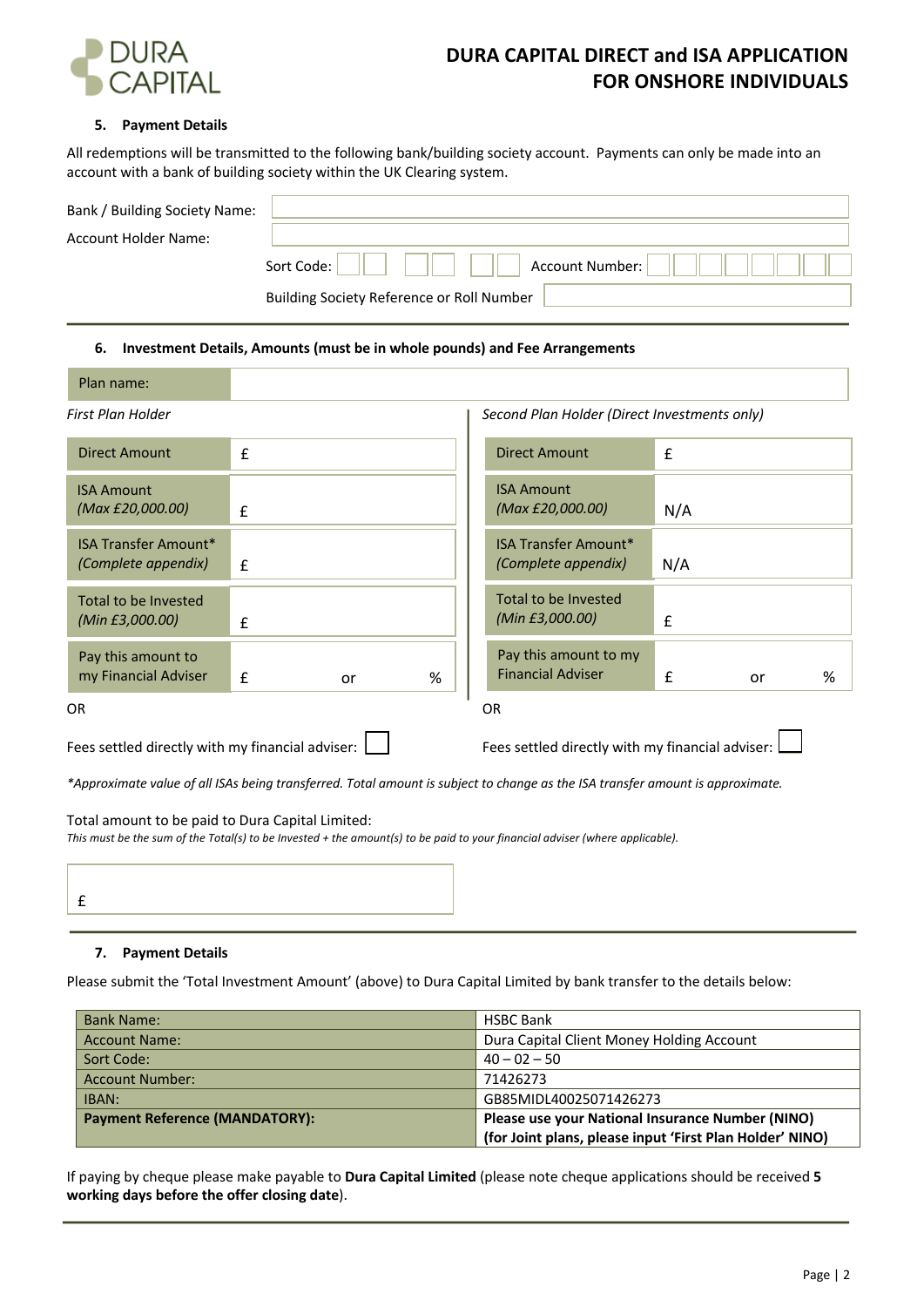

## **8. Data Protection – uses of your data**

Dura Capital Limited is committed to processing your data in accordance with the Data Protection Act 1998. We may use your personal data to provide you with services you request from us, manage your accounts, make decisions, detect and prevent fraud, for analysis and assessment, and to ensure that we comply with legal and regulatory requirements. For further details of how Dura Capital Limited uses your information, please read our Data Protection Statement on our website www.duracapital.co.uk or ask for a printed copy.

I/We do not wish to receive marketing information by post and telephone.

By signing this form you agree that we can use and disclose your information in the ways described in our Data Protection Statement, as amended or updated from time to time.

## **9. Declaration**

#### Applicable to direct investment applicants only

I declare that: as set out in the Personal Details section, I am 18 years of age or over, and either: (a) resident in the UK for tax purposes and that I am not acting on behalf of a Non-UK tax resident; or (b) resident of the Isle of Man, Guernsey or Jersey.

### Applicable to all stocks and shares ISA applicants / ISA Transfer applicants

I apply to subscribe for a stocks and shares ISA for the current tax year and/reinvest my cash ISA or stocks and shares ISA proceeds, or to transfer an existing ISA from another ISA manager.

#### **I declare that:**

- All subscriptions made, and to be made, belong to me.
- Ø I am 18 years of age or over.
- Ø I have not subscribed, and will not subscribe, more than the overall subscription limit in total to a cash ISA, stocks and shares ISA, an innovative finance ISA and a Lifetime ISA in the same tax year.
- Ø I have not subscribed, and will not subscribe, to another stocks and shares ISA in the same tax year that I subscribe to this stocks and shares ISA.
- I am resident in the United Kingdom for tax purposes or, if not UK tax resident, either perform duties which, by virtue of Section 28 of Income Tax (Earnings & Pensions) Act 2003 (Crown employees serving oversees), are treated as being performed in the United Kingdom, or I am married to, or in a civil partnership with, a person who performs such duties. I will inform Dura Capital Limited if I cease to be so resident or to perform such duties or be married to, or in a civil partnership with, a person who performs such duties.
- $\triangleright$  I have read and understood the ISA Terms and Conditions.

#### For all applicants

### **I declare that:**

- I am neither in the United States nor a U.S. Person (as defined in Regulation S under the U.S. Securities Act of 1933, as amended, or as defined in the U.S. Internal Revenue Code of 1986, as amended.
- > I have read and understood the Key Information Document and Plan brochure(s), including Plan risks and selling restrictions, and the Terms and Conditions under which the Plan(s) will be managed.

#### **I authorise Dura Capital Limited:**

- To hold my cash subscription, ISA investments, direct investments, interest and any other rights or proceeds in respect of those investments and any other cash and to make on my behalf any claims to relief from tax in respect of ISA investments.
- Upon my written request to transfer or pay to me any amounts, as determined in accordance with the Terms and Conditions of my Plan(s), realised on or deriving from, as the case may be, ISA investments and/or direct investments including all rights and proceeds in respect of such ISA investments or direct investments.
- $\triangleright$  To supply me with a periodic statement.

I/We agree to comply at all times with any request from Dura Capital Limited to provide additional information and or documentation related to my/our tax status within the timescale specified by Dura Capital Limited in its request.

**You agree that your monies will be used to purchase securities issued by the relevant Issuer, as specified in the Plan brochure. You acknowledge that the Plan Manager will only provide an annual statement on the value of your Plan(s). Once you have read the above, please sign in Section 10 (below)**

### **10. Your signature (please copy sheet for additional Signatories)**

| <b>First Plan Holder</b>  | Date: $\frac{1}{\sqrt{1-\frac{1}{2}}}\left( \frac{1}{\sqrt{1-\frac{1}{2}}}\right)$ |
|---------------------------|------------------------------------------------------------------------------------|
| <b>Full Name:</b>         |                                                                                    |
|                           |                                                                                    |
| <b>Second Plan Holder</b> | Date: $\frac{1}{\sqrt{1-\frac{1}{2}}}\left( \frac{1}{\sqrt{1-\frac{1}{2}}}\right)$ |
| <b>Full Name:</b>         |                                                                                    |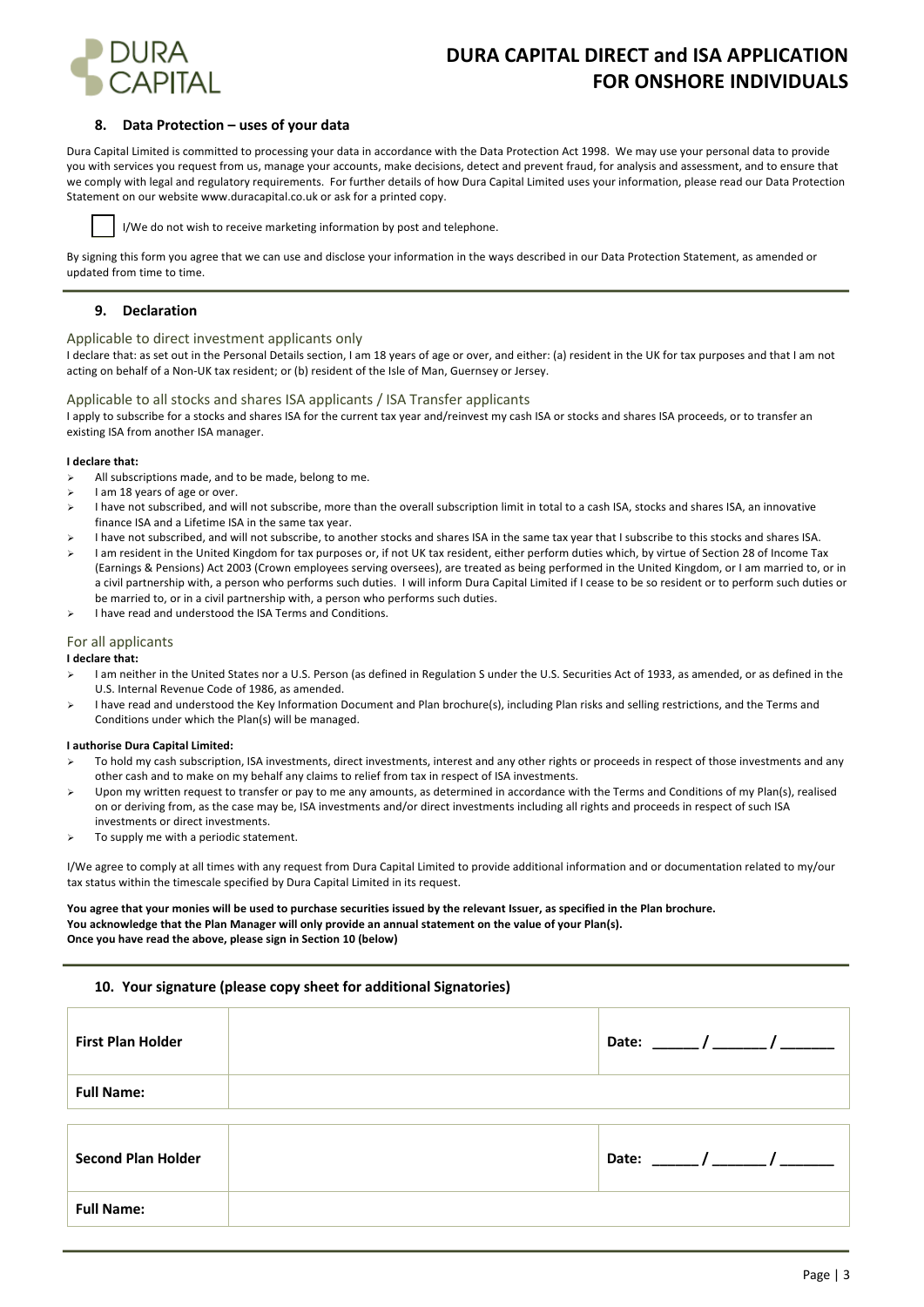

## **11. Adviser Section**

| Name of Registered Individual:                                                                                                                                                                                                                                                                                                                                                                                                                                                                                                                                                                                                                                                                                                                                                                                                                                                                                                                                                                                                                                                                                                                                                                                                                                                                                                                                                                                              |  |  |
|-----------------------------------------------------------------------------------------------------------------------------------------------------------------------------------------------------------------------------------------------------------------------------------------------------------------------------------------------------------------------------------------------------------------------------------------------------------------------------------------------------------------------------------------------------------------------------------------------------------------------------------------------------------------------------------------------------------------------------------------------------------------------------------------------------------------------------------------------------------------------------------------------------------------------------------------------------------------------------------------------------------------------------------------------------------------------------------------------------------------------------------------------------------------------------------------------------------------------------------------------------------------------------------------------------------------------------------------------------------------------------------------------------------------------------|--|--|
| Name of Company:                                                                                                                                                                                                                                                                                                                                                                                                                                                                                                                                                                                                                                                                                                                                                                                                                                                                                                                                                                                                                                                                                                                                                                                                                                                                                                                                                                                                            |  |  |
| Address:                                                                                                                                                                                                                                                                                                                                                                                                                                                                                                                                                                                                                                                                                                                                                                                                                                                                                                                                                                                                                                                                                                                                                                                                                                                                                                                                                                                                                    |  |  |
| Post Code:                                                                                                                                                                                                                                                                                                                                                                                                                                                                                                                                                                                                                                                                                                                                                                                                                                                                                                                                                                                                                                                                                                                                                                                                                                                                                                                                                                                                                  |  |  |
| $+44$<br>Telephone Number:                                                                                                                                                                                                                                                                                                                                                                                                                                                                                                                                                                                                                                                                                                                                                                                                                                                                                                                                                                                                                                                                                                                                                                                                                                                                                                                                                                                                  |  |  |
| <b>Email Address:</b>                                                                                                                                                                                                                                                                                                                                                                                                                                                                                                                                                                                                                                                                                                                                                                                                                                                                                                                                                                                                                                                                                                                                                                                                                                                                                                                                                                                                       |  |  |
| Are you a member of a network? Yes $\bigcirc$ No $\bigcirc$ If yes, are you directly authorised<br>or an authorised representative?                                                                                                                                                                                                                                                                                                                                                                                                                                                                                                                                                                                                                                                                                                                                                                                                                                                                                                                                                                                                                                                                                                                                                                                                                                                                                         |  |  |
| Name of network:                                                                                                                                                                                                                                                                                                                                                                                                                                                                                                                                                                                                                                                                                                                                                                                                                                                                                                                                                                                                                                                                                                                                                                                                                                                                                                                                                                                                            |  |  |
| Financial Services Register reference number:                                                                                                                                                                                                                                                                                                                                                                                                                                                                                                                                                                                                                                                                                                                                                                                                                                                                                                                                                                                                                                                                                                                                                                                                                                                                                                                                                                               |  |  |
| Principal's Financial Services Register reference number (if applicable):                                                                                                                                                                                                                                                                                                                                                                                                                                                                                                                                                                                                                                                                                                                                                                                                                                                                                                                                                                                                                                                                                                                                                                                                                                                                                                                                                   |  |  |
| Please tick ONE of the following to confirm.<br>Tick to confirm this was a non-advised sale with appropriateness<br>Tick to confirm this was an advised sale<br>I declare that the information stated in the application has been completed to the best of my knowledge and believe and I have agreed any adviser charge<br>with the applicant.<br>I have provided the investor with a Plan Brochure and Key Information Document.<br>I confirm that all dealings with the investor have been carried out in accordance with the requirements of the FCA Handbook and in accordance with my<br>obligations under Dura Capital's current Terms of Business.<br>I confirm that where I have provided the customer with investment advice in relation to the product(s) in accordance with the guidance set out in the Plan<br>documentation, I have assessed the suitability of this product with respect to the customer's investment objectives and circumstances. Where conducting<br>business on a non-advised basis, I have found the Plan to be appropriate for the customer's investment objectives and circumstances.<br>I acknowledge my responsibility to evaluate all information on the Plan and confirm that were I have given advice, I have the necessary knowledge and<br>experience to be deemed competent to assess the Plan and its suitability to an applicant's circumstances and investment objectives. |  |  |
| Tick to confirm declaration above                                                                                                                                                                                                                                                                                                                                                                                                                                                                                                                                                                                                                                                                                                                                                                                                                                                                                                                                                                                                                                                                                                                                                                                                                                                                                                                                                                                           |  |  |
| <b>Verification of Identity</b>                                                                                                                                                                                                                                                                                                                                                                                                                                                                                                                                                                                                                                                                                                                                                                                                                                                                                                                                                                                                                                                                                                                                                                                                                                                                                                                                                                                             |  |  |
| I confirm that:                                                                                                                                                                                                                                                                                                                                                                                                                                                                                                                                                                                                                                                                                                                                                                                                                                                                                                                                                                                                                                                                                                                                                                                                                                                                                                                                                                                                             |  |  |
| The information was obtained by me in relation to the customer(s);                                                                                                                                                                                                                                                                                                                                                                                                                                                                                                                                                                                                                                                                                                                                                                                                                                                                                                                                                                                                                                                                                                                                                                                                                                                                                                                                                          |  |  |
| The evidence I have obtained to verify the identity of the customer(s): meets the standard evidence set out within the guidance Notes for the UK Financial<br>Sector issued by JMLSG in 2007;                                                                                                                                                                                                                                                                                                                                                                                                                                                                                                                                                                                                                                                                                                                                                                                                                                                                                                                                                                                                                                                                                                                                                                                                                               |  |  |
| I have carried out the appropriate identity checks on all parties relevant to this application and have retained copies of the completed Verification of<br>Identity Certificates and supporting documentation, which I understand Dura Capital may request at any time and may rely on.                                                                                                                                                                                                                                                                                                                                                                                                                                                                                                                                                                                                                                                                                                                                                                                                                                                                                                                                                                                                                                                                                                                                    |  |  |
| Tick to confirm declaration above                                                                                                                                                                                                                                                                                                                                                                                                                                                                                                                                                                                                                                                                                                                                                                                                                                                                                                                                                                                                                                                                                                                                                                                                                                                                                                                                                                                           |  |  |
| <b>Authorised Signatory</b>                                                                                                                                                                                                                                                                                                                                                                                                                                                                                                                                                                                                                                                                                                                                                                                                                                                                                                                                                                                                                                                                                                                                                                                                                                                                                                                                                                                                 |  |  |
| <b>Full Name:</b>                                                                                                                                                                                                                                                                                                                                                                                                                                                                                                                                                                                                                                                                                                                                                                                                                                                                                                                                                                                                                                                                                                                                                                                                                                                                                                                                                                                                           |  |  |
| <b>Job Title:</b>                                                                                                                                                                                                                                                                                                                                                                                                                                                                                                                                                                                                                                                                                                                                                                                                                                                                                                                                                                                                                                                                                                                                                                                                                                                                                                                                                                                                           |  |  |

**Please return the completed and signed Application Forms to: Dura Capital Limited, PO BOX 1233, St Albans, AL1 9HU**

If you have difficulty in reading our literature, please call us on **0330 678 1111**. We can supply this in a range of formats including large print, audio & Braille.

**Issued by:** Dura Capital Limited. Registered and incorporated in England No. 10778261. Dura Capital Limited is authorised and regulated by the Financial Conduct Authority. Registered under Financial Services Register reference 786640 Dura Capital Limited does not offer investment advice or make any recommendations regarding these Plans.